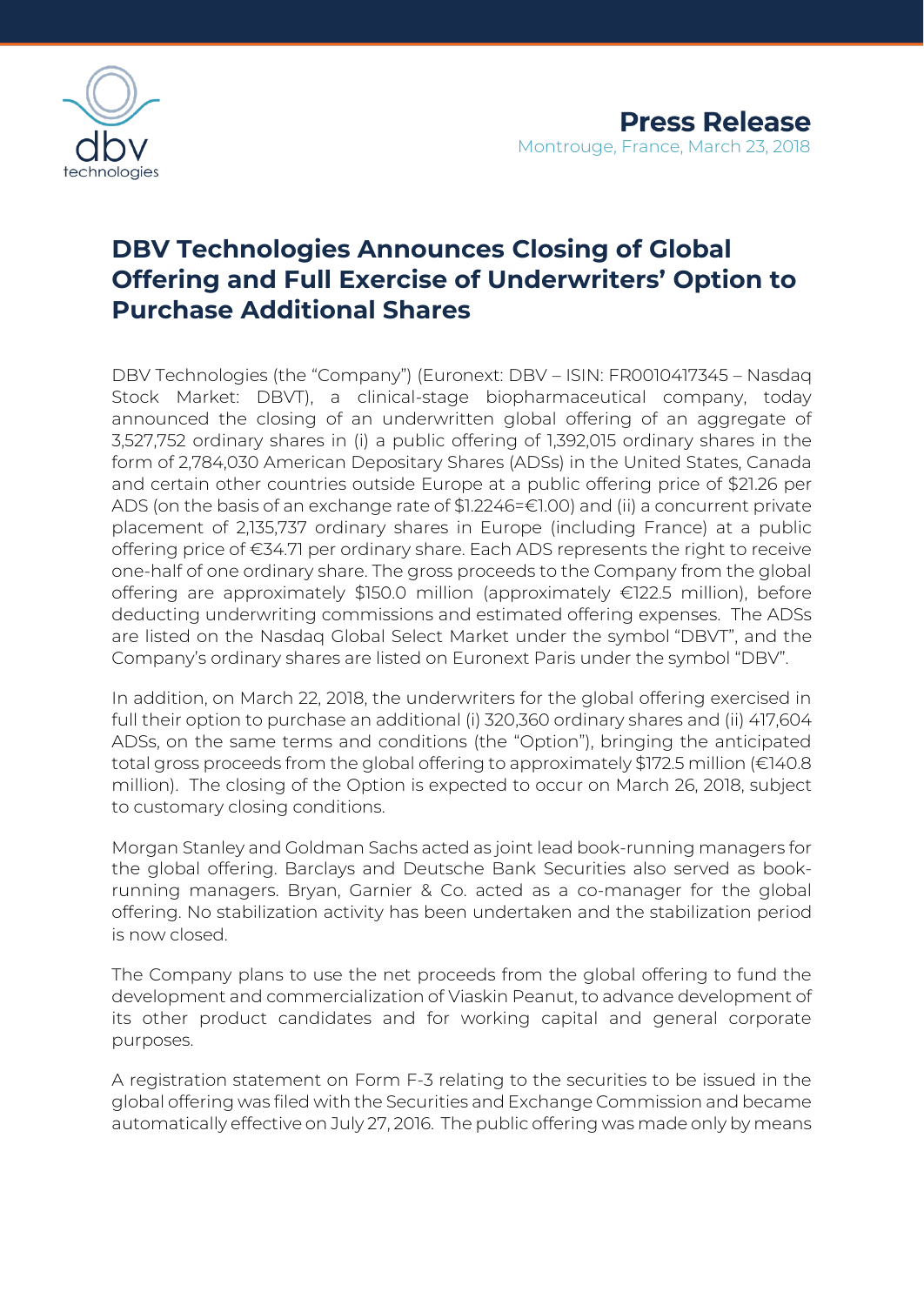

of a written prospectus and prospectus supplement that form a part of the registration statement. A final prospectus supplement and accompanying prospectus relating to and describing the terms of the offering was filed with the Securities and Exchange Commission and is available on the Securities and Exchange Commission's website at www.sec.gov. Copies of the final prospectus supplement and accompanying prospectus may also be obtained for free from: Morgan Stanley & Co. LLC, 180 Varick Street, 2nd Floor, New York, New York 10014, United States, Attention: Prospectus Department; Goldman Sachs, Attention: Prospectus Department, 200 West Street, New York, NY 10282, via telephone: 1-866- 471-2526, facsimile: 212-902-9316 or via email: [prospectusgroup](mailto:prospectusgroup-ny@ny.email.gs.com)[ny@ny.email.gs.com;](mailto:prospectusgroup-ny@ny.email.gs.com) Barclays Capital Inc., c/o Broadridge Financial Solutions, 1155 Long Island Avenue, Edgewood, New York 11717, by phone at 1-888-603-5847 or by e-mail at: **barclaysprospectus@broadridge.com**; or Deutsche Bank Securities: 60 Wall Street, New York, New York 10005-2836, Attention: Prospectus Group, Telephone: (800) 503-4611, E-mail: [prospectus.cpdg@db.com.](mailto:prospectus.cpdg@db.com)

**\* \* \***

## **About DBV Technologies**

DBV Technologies is developing Viaskin®, a proprietary technology platform with broad potential applications in immunotherapy. Viaskin is based on epicutaneous immunotherapy, or EPIT®, DBV's method of delivering biologically active compounds to the immune system through intact skin. With this new class of self-administered and non-invasive product candidates, the Company is dedicated to safely transforming the care of food allergic patients, for whom there are no approved treatments. DBV's food allergies programs include ongoing clinical trials of Viaskin Peanut and Viaskin Milk, and preclinical development of Viaskin Egg. DBV is also pursuing a human proof-of-concept clinical study of Viaskin Milk for the treatment of Eosinophilic Esophagitis, and exploring potential applications of its platform in vaccines and other immune diseases. DBV Technologies has global headquarters in Montrouge, France and New York, NY. The Company's ordinary shares are traded on segment A of Euronext Paris (Ticker: DBV, ISIN code: FR0010417345), part of the SBF120 index, and the Company's ADSs (each representing one-half of one ordinary share) are traded on the Nasdaq Global Select Market (Ticker: DBVT).

#### **Forward Looking Statements**

This press release contains forward-looking statements, including statements about the expected closing of the underwriters' option to purchase additional shares in the global offering and the anticipated use of proceeds from the offering. These forward-looking statements are not promises or guarantees and involve substantial risks and uncertainties. Factors that could cause actual results to differ materially from those described or projected herein include risk associated with market and other financing conditions, risks associated with clinical trials and regulatory reviews and approvals, and risk related to the sufficiency of the Company's existing cash resources and liquidity. A further list and description of these risks, uncertainties and other risks can be found in the Company's regulatory filings with the French Autorité des Marchés Financiers and U.S. Securities and Exchange Commission, including in the Company's Annual Report on Form 20-F for the year ended December 31, 2017. Existing and prospective investors are cautioned not to place undue reliance on these forward-looking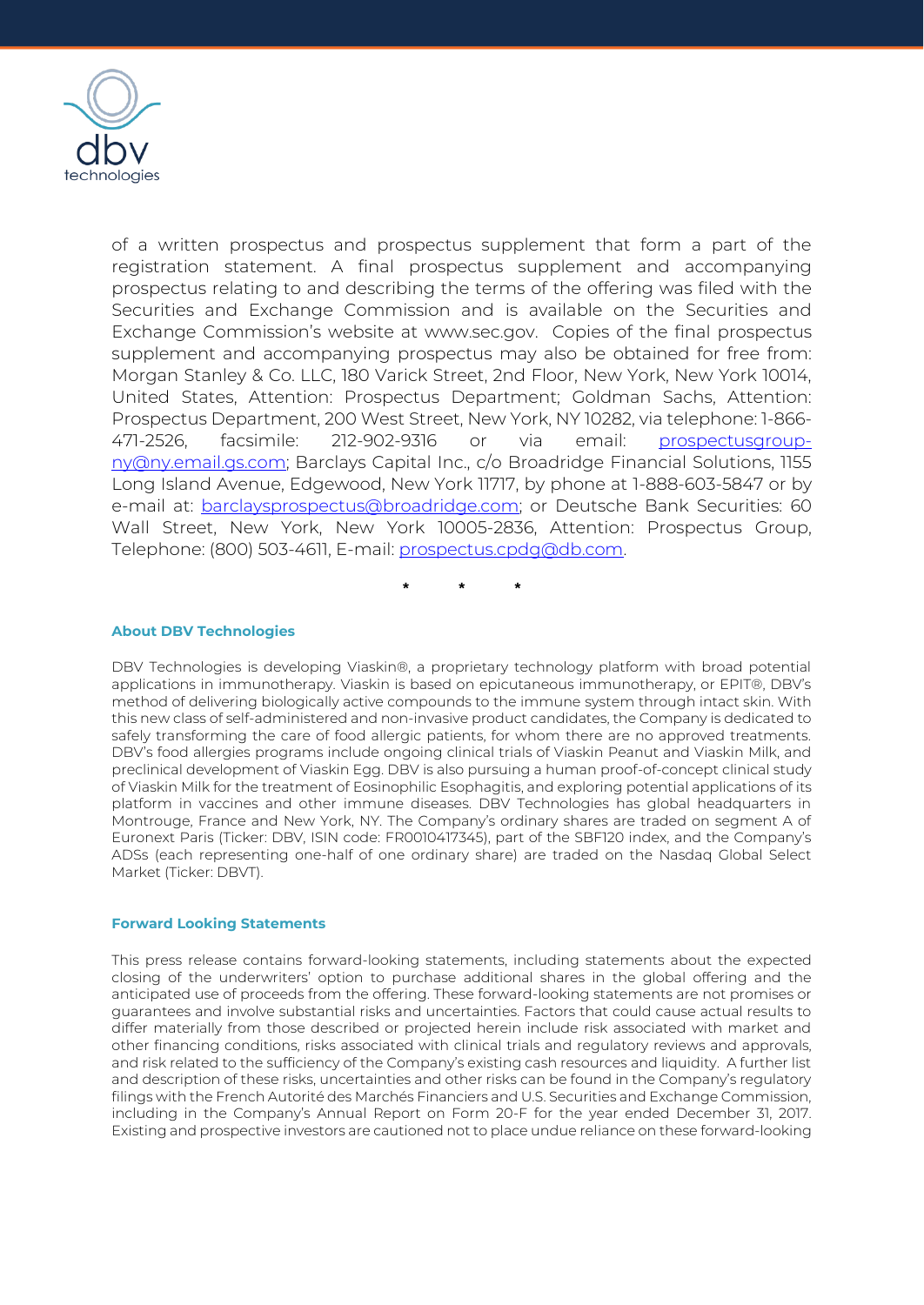

statements, which speak only as of the date hereof. The Company undertakes no obligation to update or revise forward-looking statements as a result of new information, future events or circumstances, or otherwise, except as required by law.

# **Contact** Sara Blum Sherman

Senior Director, Investor Relations & Strategy +1 212-271-0740 [sara.sherman@dbv-technologies.com](mailto:susanna.mesa@dbv-technologies.com)

### **Disclaimers**

This press release does not constitute an offer to sell nor a solicitation of an offer to buy, nor shall there be any sale of ordinary shares or ADSs in any state or jurisdiction in which such an offer, solicitation or sale would be unlawful prior to registration or qualification under the securities laws of any such state or jurisdiction.

The distribution of this document may, in certain jurisdictions, be restricted by local legislations. Persons into whose possession this document comes are required to inform themselves about and to observe any such potential local restrictions.

No prospectus subject to approval by the French Autorité des Marchés Financiers (AMF) has been filed in connection with the global offering. Copies of the Company's Reference Document, including the risk factors, registered by the AMF on March 16, 2018 under No. D.18-0144 are available for free at the Company's head office located at: 177-,181, avenue Pierre Brossolette – 92120 Montrouge, France, and on the AMF's website at www.amf-france.org.

This document does not constitute an offer to the public in France and the securities referred to in this document can only be offered or sold in France pursuant to article L. 411-2-II of the French Monetary and Financial Code to (i) providers of third party portfolio management investment services, (ii) qualified investors (investisseurs qualifiés) acting for their own account and/or (iii) a limited group of investors (cercle restreint d'investisseurs) acting for their own account, all as defined in and in accordance with articles L. 411-1, L. 411-2 and D. 411-1 to D. 411-4 and D. 754-1 and D. 764-1 of the French Monetary and Financial Code.

This announcement is not an advertisement and not a prospectus within the meaning of Directive 2003/71/EC of the European Parliament and of the Council of 4 November 2003, as amended (the "Prospectus Directive").

With respect to the member States of the European Economic Area, no action has been undertaken or will be undertaken to make an offer to the public of the securities referred to herein requiring a publication of a prospectus in any relevant member State. As a result, the securities may not and will not be offered in any relevant member State except in accordance with the exemptions set forth in Article 3(2) of the Prospectus Directive or under any other circumstances which do not require the publication by the Company of a prospectus pursuant to Article 3 of the Prospectus Directive and/or to applicable regulations of that relevant member State.

This document is only being distributed to, and is only directed at, persons in the United Kingdom that (i) are "investment professionals" falling within Article 19(5) of the Financial Services and Markets Act 2000 (Financial Promotion) Order 2005 (as amended, the "Order"), (ii) are persons falling within Article 49(2)(a) to (d) ("high net worth companies, unincorporated associations, etc.") of the Order, or (iii) are persons to whom an invitation or inducement to engage in investment activity (within the meaning of Article 21 of the Financial Services and Markets Act 2000) in connection with the issue or sale of any